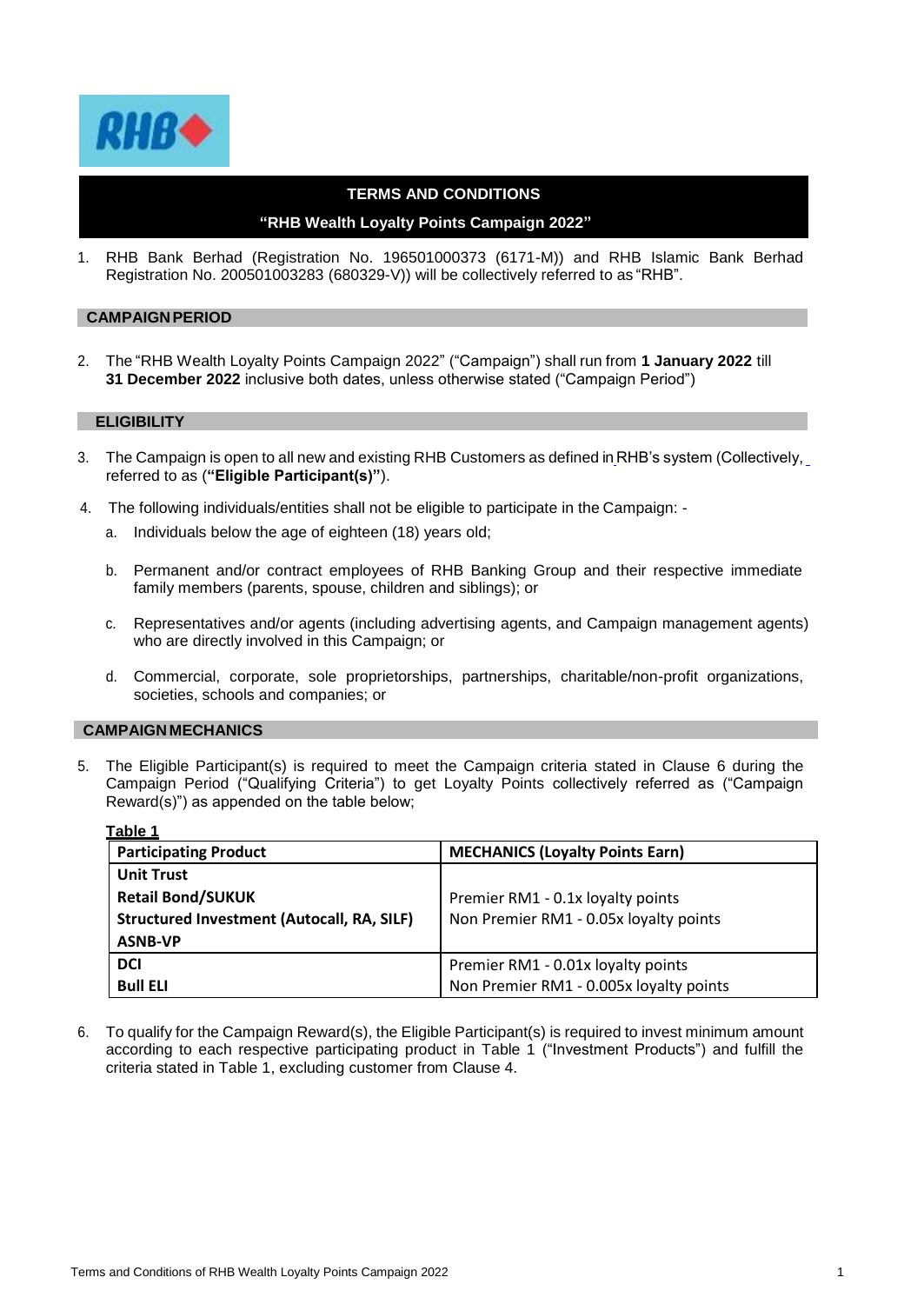- 7. Each Eligible Participant(s) is eligible to win unlimited Loyalty Points throughout the Campaign Period.
- 8. There is a maximum of 550,000,000 loyalty points to be given out throughout the Campaign Period based on a first come first served basis.
- 9. The Eligible Participant's investment account for Selected Investment Product(s) must be valid and active as determined byRHB at its discretion, to be eligible for participation during and after the Campaign Period and/or for winning of the Campaign Rewards. If, at any time during the Campaign Period or during Campaign fulfilment, the Eligible Participant closes their RHB Current Account/-i and/or Investment Account for Selected Investment product(s) for any reason whatsoever, his/her participation in the Campaign becomes null and void with immediate effect. In the event of Eligible Participants has exercised his or her cooling off rights or the investment transaction debiting failed, the Eligible Participants will not be entitled to the Campaign Reward(s).
- 10. The Campaign Reward(s) will be rewarded to Eligible Participant(s) who is the primary account holder for RHB. In the event there is a joint account holder, only the eligible primary account holder is entitled to the Campaign Reward.
- 11. Investment amount in participating products which is denominated in foreign currency shall be converted to MYR equivalent at the foreign currency proxy rate of RHB.

### **REWARD FULFILLMENT CONDITIONS**

- 12. The Campaign Reward(s) will be credited into Eligible Participants loyalty points account as per maintained with RHB system within twelve (12) weeks after every Campaign month.
- 13. RHB reserve the right to substitute the Campaign Rewards with other item of similar value at any times with sufficient prior notice on RHB website and/or other means of communication that may be deemed appropriate byRHB.

### **GENERAL TERMS ANDCONDITIONS**

- 14. By participating in the Campaign, the Eligible Participant(s):
	- a. Agrees to be bound by the Terms and Conditions of the Campaign;
	- b. Agrees to access RHB's Website to view the Terms and Conditions and undertakes to be kept up- to-date on any change or variation to the Terms and Conditions;
	- c. Agrees that the Campaign Reward(s) featured in all printed materials and/or RHB's Website are for illustration purposes only. Any props, accessories or equipment featured with the Campaign Reward(s) in any pictorial materials are for decorative purposes and shall not form part of the Campaign Reward(s);
	- d. Agrees that the Campaign Reward(s) are non-transferable to any third  $(3<sup>rd</sup>)$  party and nonexchangeable for up-front cash, credit, cheque or in kind; in part or infull;
	- e. Agrees that RHB's decision on all matters relating to the Campaign, the Campaign Reward(s) shall be final, conclusive and binding against them. The decision is made based on the Campaign mechanics. If there is any further dispute, please refer to RHB Contact Centre provided in clause 15(m) below or the Ombudsman for Financial Services (OFS) at 03-2272 2811 for deposit product and Securities Industry Dispute Resolution Center (SIDREC) at 03- 2282 2280 for unit trust product.
	- f. Agrees to be personally liable for all taxes, government fees or any other charges that may be levied against them under the applicable laws, if any, in relation to accepting the Campaign Reward(s);
	- g. Agrees to discontinue any further participation in this Campaign by informing RHB if any future modifications of these Terms and Conditions are unacceptable.
	- h. Agrees that by providing the personal information, the Eligible Participant(s) consents to RHB processing their personal information for any and/or all of the following purposes ("**Purpose**"),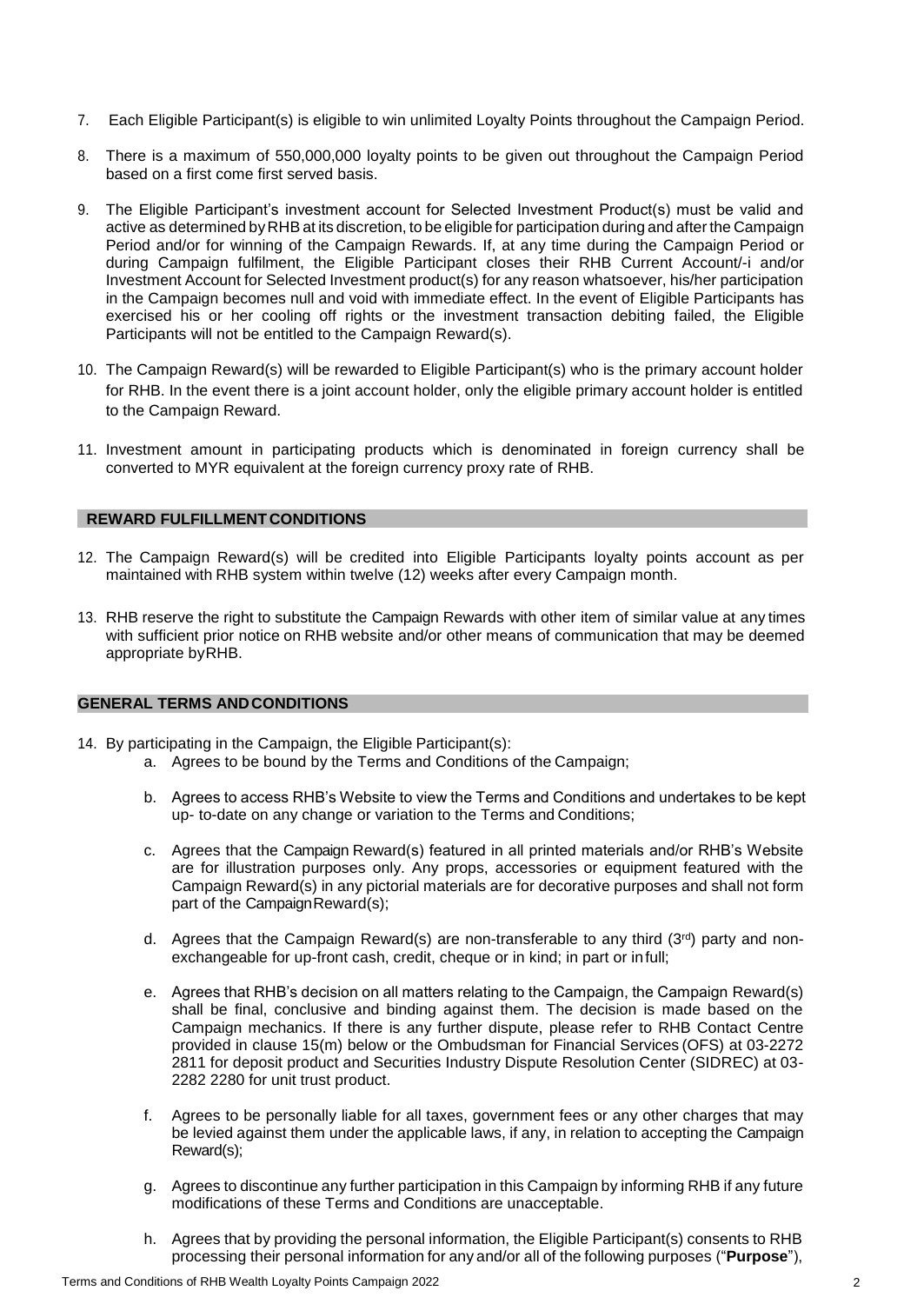if applicable:

- i. administering this contest and contacting the Eligible Participant (s in relation to the same;
- ii. cross-selling, marketing and promotions of products and/or services of RHB Banking Group and its strategic alliances; or
- iii. other related and legitimate business purposes;
- i. Agree that his personal information of the Eligible Participants may be disclosed to other companies within the RHB Banking Group (which shall include the holding companies, subsidiaries, and any related companies, including any companies resulting from any restructuring, mergers, sales or procurement), service providers, and vendors and, any of their respective agents, assistants and/or such persons, whether within or outside Malaysia for such Purpose, if applicable, subject always to any laws (including regulations, standards, guidelines and/or obligations) applicable to RHB.
- j. Agrees that it is necessary for RHB to process the Eligible Participant(s) personal information for the Purpose, without which the Eligible Participant(s) will not be able to participate in this Campaign. The Eligible Participant(s) may exercise their options in respect of receiving marketing materials (including cross-selling, marketing and promotions as described above) by contacting us through RHB Contact Details as provided in clause 15(m) below.
- k. Agrees that photographs/images of the Eligible Participant(s) as winner may be captured and may be used for RHB's publications, where applicable.
- l. The Eligible Participant(s)may request for correction (if their personal information is inaccurate, out- dated, incomplete, etc.), access to (no fees and charges will be imposed for the mode of access except for the fees and charges specified in the terms and conditions of RHB Current Account/-i and/or Investment Account of selected Investment Product(s)), or deletion (if the Eligible Participant(s) no longer have any existing products/services with RHB Banking Group) of the Participant personal information or limit the processing thereof at any time hereafter by submitting such request via the following RHB Contact Details:

## **RHB Contact Details**

**Email**: [customer.service@rhbgroup.com](mailto:customer.service@rhbgroup.com) **Telephone number**: 03-92061188 **Facsimile number**: 03-92068088 **RHB Now Inbox**: https://logon.rhb.com.my/

- 15. RHB reserves its right to:
	- a. Disqualify any and all entries from any the Eligible Participant(s) in this Campaign and prohibit that person from further participating in this Campaign in the event that there is suspicion that the Eligible Participant(s) tampered with or benefited from the tampering of the regulations of this Campaign or the Terms and Conditions stated herein;
	- b. Cancel, terminate or suspend the Campaign with sufficient prior notice. Any cancellation, termination or suspension of the Campaign by RHB shall not entitle the Eligible Participant(s) to any claim or compensation against RHB for any loss or damage incurred by the Eligible Participant(s) as a direct and indirect result of such cancellation, termination or suspension;
	- c. Change the Campaign Reward(s) at its discretion to another Campaign Reward(s) of similar value as per the Terms and Conditions of this Campaign;
	- d. Add, delete, suspend or vary the Terms and Conditions contained herein, either wholly or in part at its absolute discretion by way of posting on RHB website and/or other means of communication that may be deemed appropriate by RHB with sufficient prior notice;
- 16. RHB shall not be liable for any default in respect of the Campaign due any act of God, war (whether declared or undeclared), strike, riot, civil commotion, and act of terrorists which are not attributable to the act, omission, default, negligence and/or misconduct on the part of RHB and/or any of its employees, representatives and agents.
- 17. Investments in ASNB Variable Price Funds and ASNB Fixed Price Fund are not obligations of, deposits in, guaranteed or insured by RHB and are subject to investment risks, including the possible loss of the principal amount invested. Eligible Customers are advised to read the Master and supplementary prospectus of the ASNB VP funds have been registered with Securities Commission. Before investing, investors are advised to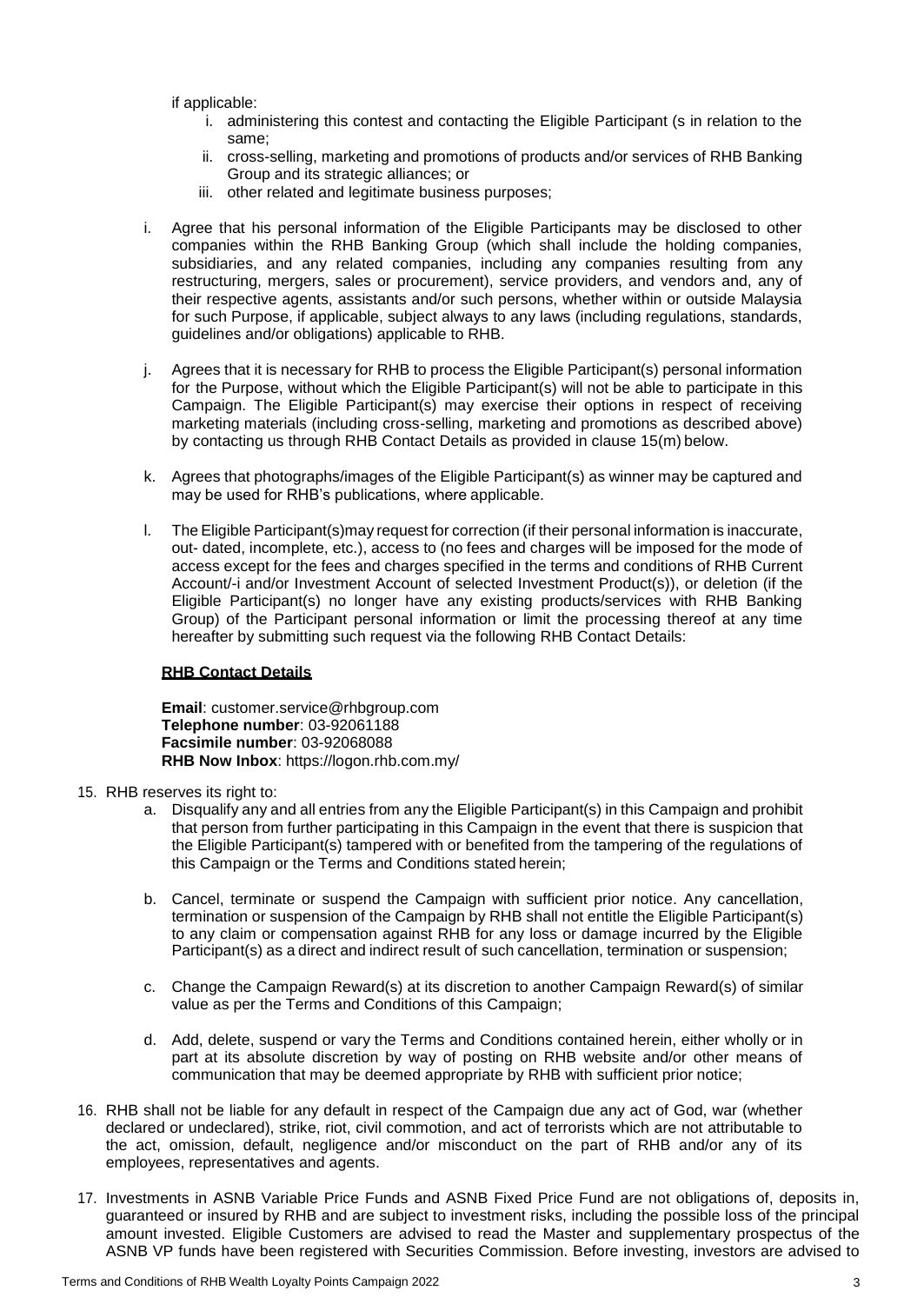read and understand the content of Prospectus together with the Product Highlight sheet. Eligible Customers should also consider all fees and charges involved before investing. Past performance of the fund is not an indication of future performance and income distributions are not guaranteed. Eligible Customers should rely on their own evaluation to assess the merits and risks of any investment. Eligible Customers who are in doubt as to the action to be taken should consult their professional advisers immediately.

18. In the event of any inconsistency between these Terms and Conditions and any other brochure, marketing or promotional materials relating to the Campaign, these Terms and Conditions shall prevail.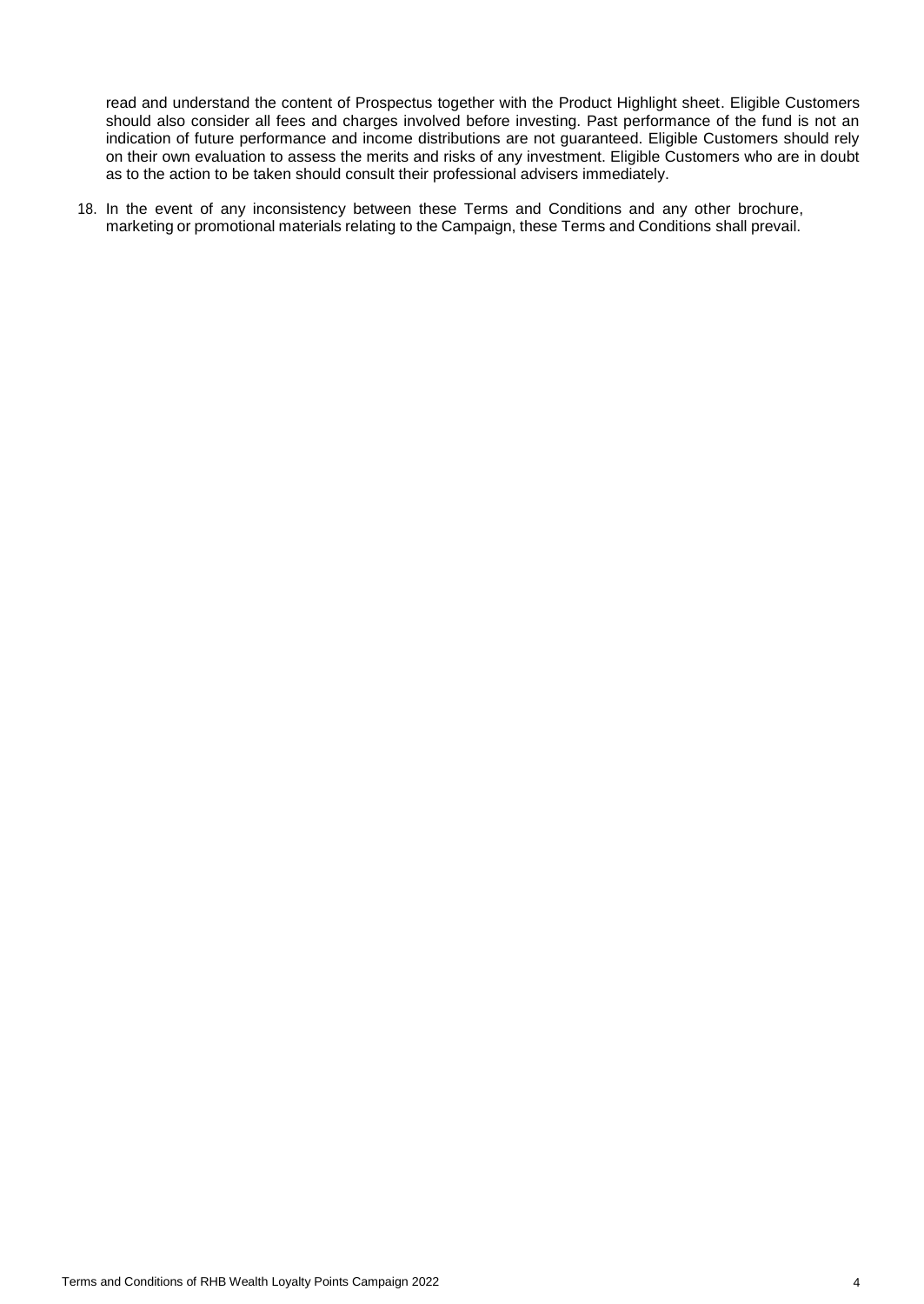# **TERMA DAN SYARAT**

### **"Kempen Mata Ganjaran Wealth RHB 2022"**

1. RHB Bank Berhad (No. Pendaftaran 196501000373 (6171-M)) dan RHB Islamic Bank Berhad No. Pendaftaran 200501003283 (680329-V) secara bersama akan dirujuk sebagai "RHB".

## **TEMPOH KEMPEN**

2. "Kempen Mata Ganjaran Wealth RHB 2022" ("Kempen") akan berlangsung dari **1 Januari 2022** hingga **31 Disember 2022,** merangkumi kedua-dua tarikh, kecuali dinyatakan sebaliknya ("Tempoh Kempen"):-

### **KELAYAKAN**

- 3. Kempen ini terbuka kepada semua Pelanggan RHB baharu dan sedia ada yang ditakrifkan dalam sistem RHB (secara kolektif, dirujuk sebagai "Peserta yang Layak").
- 4. Individu yang berikut tidak layak menyertai Kempen ini:
	- a. Individu/Entiti yang berumur kurang dari lapan belas (18) tahun;
	- b. Kakitangan tetap dan/atau kontrak Kumpulan Perbankan RHB dan ahli keluarga terdekat mereka masing-masing (ibu bapa, pasangan, anak dan adik-beradik); atau
	- c. Wakil dan/atau ejen (termasuk ejen pengiklanan, dan ejen pengurusan Kempen) yang terlibat secara langsung dengan Kempen ini; atau
	- d. Badan komersial, korporat, pemilikan tunggal, perkongsian, organisasi amal/bukan untung, pertubuhan, sekolah dan syarikat; atau

## **PELAKSANAAN KEMPEN**

5. Peserta yang Layak dikehendaki memenuhi kriteria Kempen sebagaimana yang dinyatakan dalam Klausa 6 sepanjang Tempoh Kempen ("Kriteria Kelayakan") untuk diberi mata ganjaran RHB, secara kolektif dirujuk sebagai ("Hadiah Kempen"), seperti yang dilampirkan pada jadual di bawah:

| Jadual 1 |
|----------|
|----------|

| <b>Produk Penyertaan</b>                                                                                                                              | Mekanik (Perolehi Mata Ganjaran)                                            |
|-------------------------------------------------------------------------------------------------------------------------------------------------------|-----------------------------------------------------------------------------|
| <b>Unit Amanah</b><br><b>Bon Runcit/SUKUK</b><br>Pelaburan Berstruktur (Autocall, RA, SILF)<br>Amanah Saham Nasional Berhad - Harga<br><b>Berubah</b> | Premier RM1 - 0.1x mata ganjaran<br>Non Premier RM1 - 0.05x mata ganjaran   |
| Pelaburan Dwi Mata Wang<br><b>Bull ELI</b>                                                                                                            | Premier RM1 - 0.01x mata ganjaran<br>Non Premier RM1 - 0.005x mata ganjaran |

6. Untuk layak mendapat Ganjaran Kempen, Peserta yang Layak dikehendaki melabur jumlah minimum mengikut setiap produk penyertaan masing-masing yang disebut dalam Jadual 1 dirujuk sebagai ("Produk Pelaburan") dan memenuhi kriteria yang dinyatakan dalam Jadual 1, tidak termasuk pelanggan daripada Klausa 4.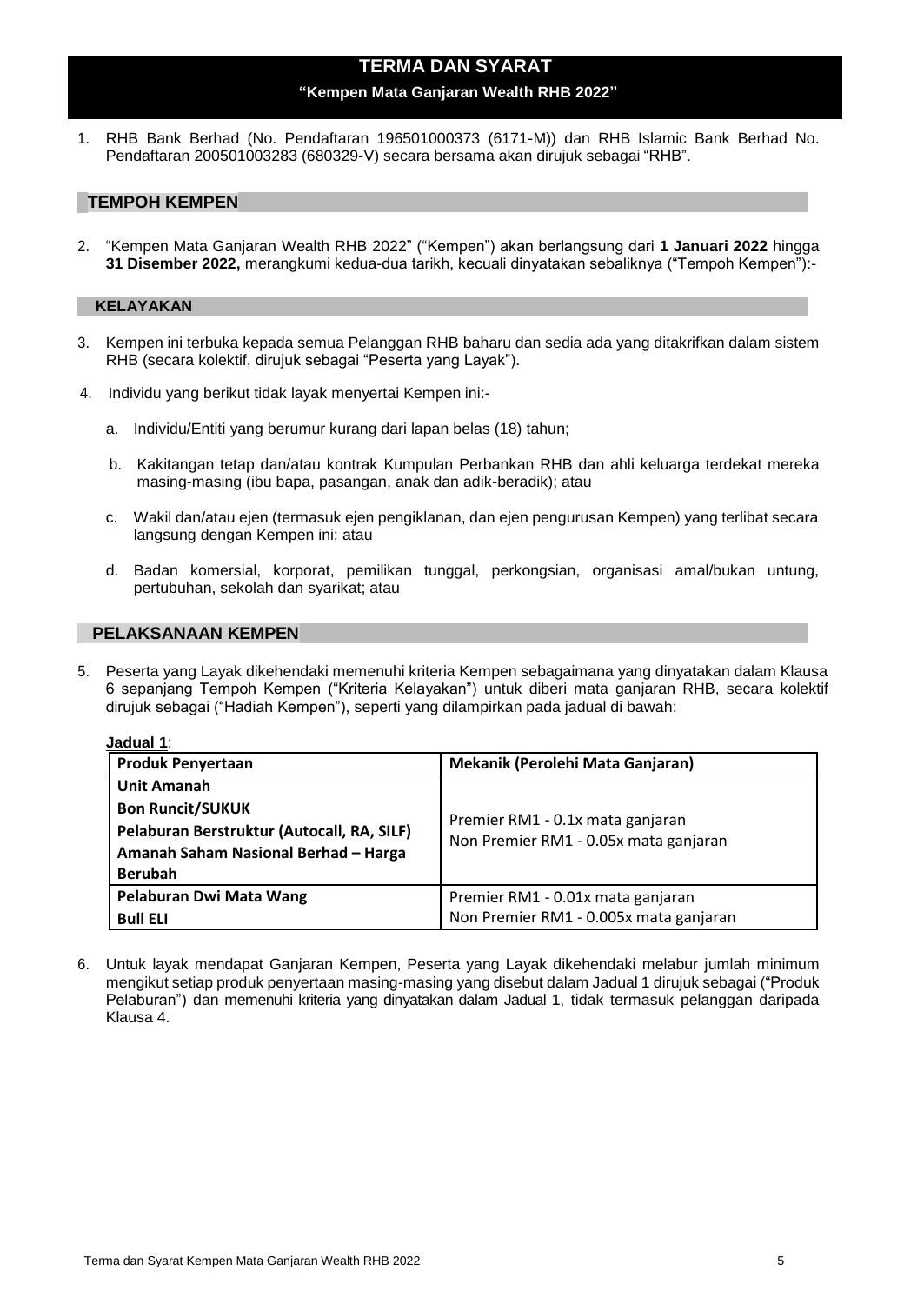- 7. Setiap Peserta yang Layak layak memenangi mata ganjaran tanpa had dalam sepanjang Tempoh Kempen.
- 8. Terdapat sejumlah maksimum 600,000,000 mata ganjaran yang akan diberikan sepanjang Tempoh Kempen berdasarkan pertama datang, pertama dilayan.
- 9. Akaun pelaburan Peserta yang Layak bagi Produk Pelaburan Terpilih mesti sah dan aktif sebagaimana yang ditentukan oleh RHB menurut budi bicaranya, untuk layak menyertai Kempen semasa dan selepas Tempoh Kempen dan/atau untuk memenangi Ganjaran Kempen. Jika, pada bila-bila masa semasa Tempoh Kempen atau semasa Pemenuhan syarat Kempen, Peserta yang Layak menutup Akaun-i Semasa RHB dan/atau Akaun Pelaburan bagi Produk Pelaburan terpilih atas apa-apa sebab sekalipun, penyertaannya dalam Kempen menjadi terbatal dan tidak sah dengan serta-merta. Sekiranya Peserta yang Layak melaksanakan haknya untuk bertenang atau debit bagi urus niaga pelaburan gagal dilaksanakan, Ganjaran Kempen tidak akan diberikan.
- 10. Ganjaran Kempen akan diberikan kepada Peserta yang Layak yang merupakan pemegang akaun Utama bagi RHB. Sekiranya terdapat pemegang akaun bersama, hanya pemegang akaun utama yang berhak mendapat Ganjaran Kempen tersebut.
- 11. Jumlah pelaburan untuk pelaburan produk yang tertakluk dalam mata wang asing akan ditukar kepada MYR setara dengan kadar proksi mata wang asing seperti yang ditetapkan oleh RHB.

### **PEMENUHAN SYARAT MENDAPAT GANJARAN KEMPEN**

- 12. Ganjaran Kempen akan dikreditkan ke dalam akaun mata ganjaran Peserta yang Layak seperti dikelola dengan sistem RHB dalam dua belas(12) minggu selepas setiap bulan Kempen.
- 13. RHB berhak menggantikan Ganjaran Kempen dengan bahan lain yang sama nilainya pada bila-bila masa dengan memberikan notis melalui laman sesawang RHB dan/atau dengan cara komunikasi yang lain yang dianggap sesuai oleh RHB.

# **TERMA DAN SYARAT UMUM**

- 14. Dengan menyertai Kempen ini, Peserta yang Layak:
	- a. Bersetuju terikat dengan Terma & Syarat Kempen ini;
	- b. Bersetuju untuk mengakses Laman Sesawang RHB untuk membaca Terma dan Syarat dan mengaku janji untuk menerima pemakluman akan apa-apa perubahan atau pengubahan terhadap Terma dan Syarat;
	- c. Bersetuju bahawa Ganjaran Kempen yang ditunjukkan dalam semua bahan bercetak dan/atau Laman Sesawang RHB adalah untuk tujuan gambaran sahaja. Apa-apa prop, aksesori atau peralatan yang ditunjukkan dengan Ganjaran Kempen dalam mana-mana bahan bergambar adalah untuk tujuan hiasan dan tidak akan menjadi sebahagian daripada Ganjaran Kempen;
	- d. Bersetuju bahawa Ganjaran Kempen tidak boleh dipindah milik kepada mana-mana pihak ke-3, dan tidak boleh ditukarkan dengan wang tunai, kredit, cek atau yang seumpamanya, sebahagiannya atau sepenuhnya.
	- e. Bersetuju bahawa Keputusan RHB atas semua perkara berkaitan dengan Kempen ini dan Ganjaran Kempen adalah muktamad, mutakhir dan mengikat terhadap mereka. Keputusan ini dibuat berdasarkan tatacara pelaksanaan Kempen. Sekiranya terdapat apa-apa pertikaian selanjutnya, sila rujuk Pusat Perhubungan RHB yang diberikan dalam klausa 15(m) di bawah atau Ombudsman Perkhidmatan Kewangan (OFS) di talian 03-2272 2811 untuk produk deposit and Pusat Penyelesaian Pertikaian Industri Sekuriti (SIDREC) di 03- 2282 2280 untuk produk unit amanah.
	- f. Bersetuju untuk bertanggungjawab sendiri terhadap semua cukai, fi kerajaan, atau apa-apa caj lain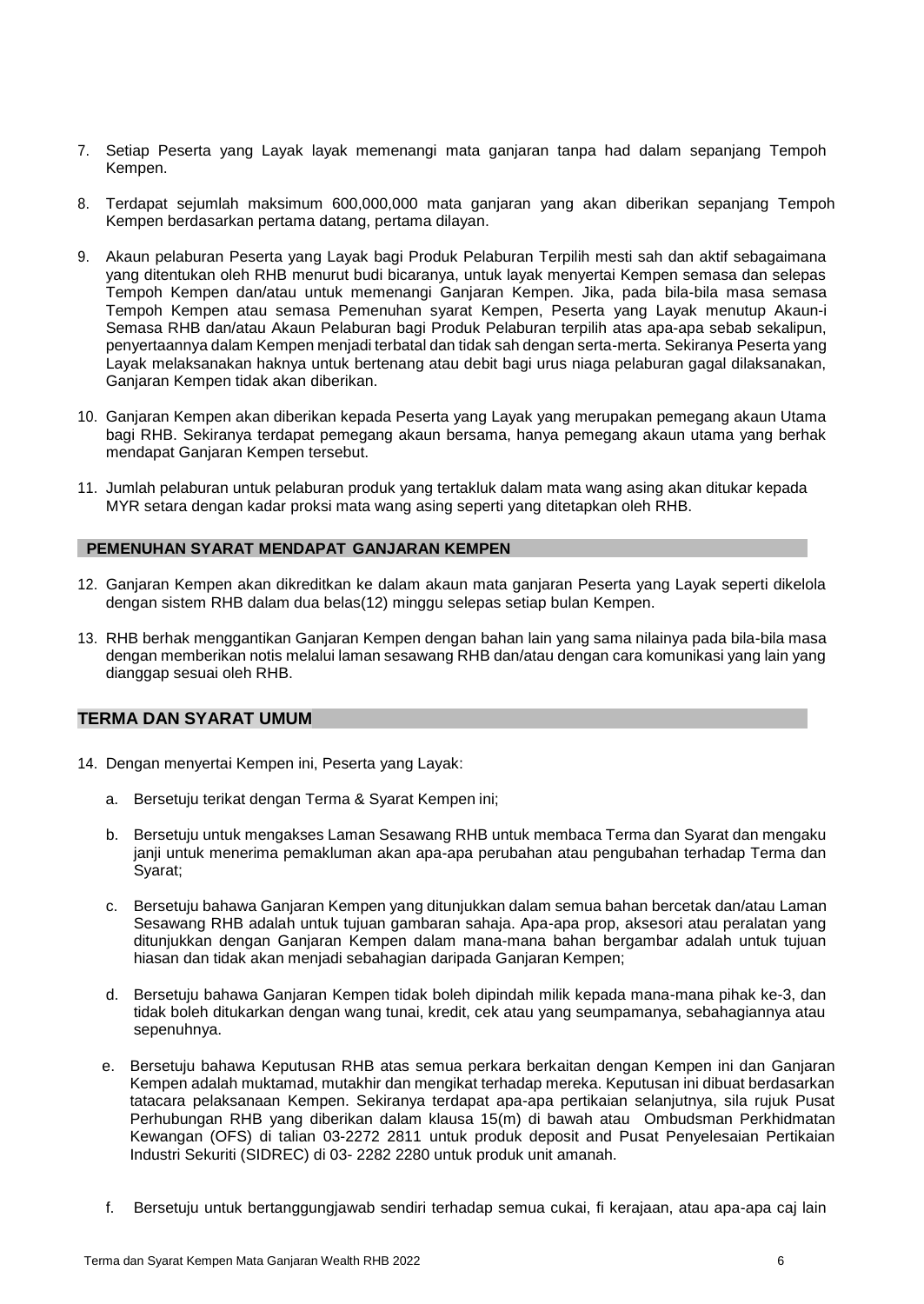yang boleh dilevikan terhadap mereka di bawah undang-undang terpakai, jika ada, berkaitan penerimaan Ganjaran Kempen.

- g. Bersetuju untuk tidak meneruskan apa-apa penyertaan selanjutnya dalam Kempen ini dengan memberitahu RHB sekiranya apa-apa ubah suaian selanjutnya ke atas Terma dan Syarat ini tidak boleh diterima.
- h. Bersetuju bahawa, dengan memberikan maklumat peribadi, Peserta yang Layak memberikan keizinan kepada RHB untuk memproses maklumat peribadi mereka bagi apa-apa dan/atau semua tujuan yang berikut ("**Tujuan**"), jika berkaitan:
	- i) Menguruskan pertandingan ini dan menghubungi Peserta yang Layak berkaitan dengan perkara yang sama;
	- ii) Jualan silang, pemasaran dan promosi produk dan/atau perkhidmatan RHB Banking Group dan rakan strategiknya; atau
	- iii) Tujuan perniagaan lain yang berkaitan dan sah;
- i. Bersetuju bahawa maklumat peribadi Peserta yang Layak boleh didedahkan kepada syarikat lain dalam RHB Banking Group (yang akan termasuk syarikat pemegangan, anak syarikat, dan manamana syarikat berkaitan, termasuk mana-mana syarikat yang terhasil daripada apa-apa penstrukturan semula, penggabungan, jualan atau perolehan), penyedia perkhidmatan, dan vendor dan, mana-mana ejen mereka masing-masing, pembantu dan/atau orang sedemikian, sama ada berada di dalam atau di luar Malaysia untuk Tujuan tersebut, jika berkaitan, dengan sentiasa tertakluk pada apa-apa undangundang (termasuk peraturan, piawaian, garispanduan dan/atau obligasi) yang terpakai kepada RHB.
- j. Bersetuju bahawa adalah perlu bagi RHB untuk memproses maklumat peribadi Peserta yang Layak untuk Tujuan tersebut, yang tanpanya, Peserta yang Layak tidak akan dapat menyertai Kempen ini. Peserta yang Layak boleh membuat pilihan mereka berkaitan dengan penerimaan bahan pemasaran (termasuk jualan silang, pemasaran dan promosi sebagaimana yang dihuraikan di atas) dengan menghubungi kami menerusi Maklumat Perhubungan RHB sebagaimana yang diberikan dalam klausa 15(m) di bawah.
- k. Bersetuju gambar foto/imej Peserta yang Layak sebagai Pemenang boleh diambil dan boleh digunakan oleh RHB untuk penerbitan, jika berkaitan.
- l. Peserta yang Layak boleh memohon untuk dibetulkan (jika maklumat peribadi mereka adalah tidak tepat, tidak terkini, tidak lengkap dan sebagainya), mengakses (fi dan caj tidak akan dikenakan bagi cara akses melainkan bagi fi dan caj yang dinyatakan dalam terma dan syarat bagi Akaun-i Semasa RHB dan/atau Akaun Pelaburan bagi Produk Pelaburan terpilih), atau membuang (jika Peserta yang Layak tidak lagi mempunyai apa-apa produk/perkhidmatan dengan RHB Banking Group) maklumat peribadi Peserta atau mengehadkan pemprosesannya pada bila-bila masa kemudian dari ini, dengan menghantar permohonan sedemikian menerusi Maklumat Perhubungan RHB yang berikut.

Maklumat Perhubungan RHB **E-mel**: [customer.service@rhbgroup.com](mailto:customer.service@rhbgroup.com) **Nombor Telefon**: 03-92068118 **Nombor Faksimile**: 03-92068088 **Peti Masuk RHB Now**: https://logon.rhb.com.my/

- 15. RHB berhak untuk:
	- a. Membatalkan kelayakan mana-mana dan semua penyertaan daripada mana-mana Peserta yang Layak dalam Kempen ini dan melarang orang tersebut daripada menyertai Kempen ini selanjutnya sekiranya disyaki bahawa Peserta yang Layak tersebut membega atau mendapat keuntungan daripada pembegaan peraturan Kempen ini atau Terma dan Syarat yang dinyatakan dalam dokumen ini;
	- b. Membatalkan, menamatkan atau menggantung Kempen ini dengan memberikan notis yang mencukupi terlebih dahulu. Apa-apa pembatalan, penamatan atau penggantungan Kempen ini oleh RHB tidak akan memberikan hak kepada Peserta yang Layak untuk membuat apa- apa tuntutan atau menuntut pampasan terhadap RHB atas apa-apa kerugian atau ganti rugi yang dialami oleh